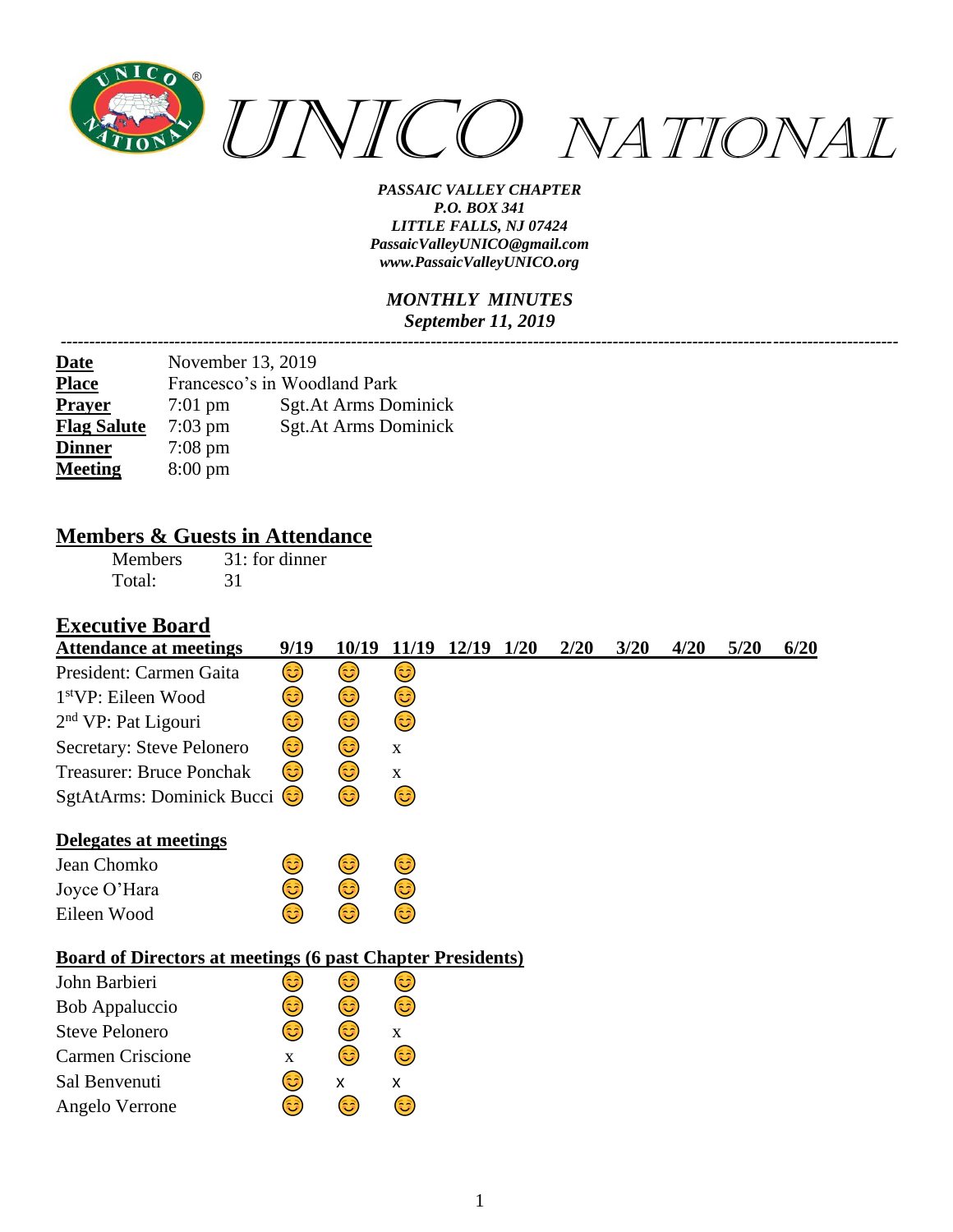

*MONTHLY MINUTES September 11, 2019*

| <b>Past Chapter Presidents in attendance at meetings</b> |            |       |              |            |  |      |      |      |      |      |
|----------------------------------------------------------|------------|-------|--------------|------------|--|------|------|------|------|------|
|                                                          | 9/18       | 10/18 | <b>11/18</b> | 12/18 1/19 |  | 2/19 | 3/19 | 4/19 | 5/19 | 6/18 |
| Joe Agresti PNP                                          | ತಿ         | 3)    | 3)           |            |  |      |      |      |      |      |
| <b>Bob Appaluccio</b>                                    | 3          | 3)    | 3)           |            |  |      |      |      |      |      |
| John Barbieri                                            | 3          | 6     | (3           |            |  |      |      |      |      |      |
| Sal Benvenuti                                            | 3          | X     | X            |            |  |      |      |      |      |      |
| Carmen Criscione                                         | X          | 3     | 3)           |            |  |      |      |      |      |      |
| John Morano                                              | 3          | 6     | 6            |            |  |      |      |      |      |      |
| <b>Steve Pelonero</b>                                    | <u>(ಚಿ</u> | (3    | X            |            |  |      |      |      |      |      |
| <b>Bruce Ponchak</b>                                     | 3          | 3)    | $\mathbf X$  |            |  |      |      |      |      |      |
| <b>Chuck Russo</b>                                       | (ಚಿ        | 6     | 3)           |            |  |      |      |      |      |      |
| Angelo Verrone                                           | ಡಿ         | 3     | 3            |            |  |      |      |      |      |      |

# **Opening Remarks**

#### • **President Carmen Gaita:**

- Carmen welcomed everyone and wished everyone and their families a Happy Thanksgiving
- Carmen said the next meeting will be the Christmas Party at Franks in Lincoln Park. It will be held on a Monday, December  $9<sup>th</sup>$  and the cost will be \$35 a person. Spouses and significant others are welcome to come. It will be family style and food will be: cold antipasto, Calamari, penne with red sauce and vodka sauce, chicken parmesan, sausage and broccoli, flounder, and coffee. Our chapter will be buying a cake, Carmen asked if every member could bring an unwrapped toy, for Toys for Tots. The age bracket for the toys goes up to age 13
- The January meeting will be a pizza meeting at St. Agnes church in Little Falls
- Carmen then announced and swore in two new members into our chapter: Elelia Klosek from Wayne and Anthony Ribaudo from Verona
- **1 st VP Eileen Wood:**
	- Eileen welcomed everyone and wished everyone a Happy Thanksgiving
	- Eileen said that her niece received the check for \$500 from our chapter and was extremely grateful and Eileen said that all members are welcome to attend the Tuesday, November 19th fundraiser at Tavern 5 for Russell Domicoli. 20% of the sales to be given to the family

#### • **2 nd VP Patrick Ligouri:**

No report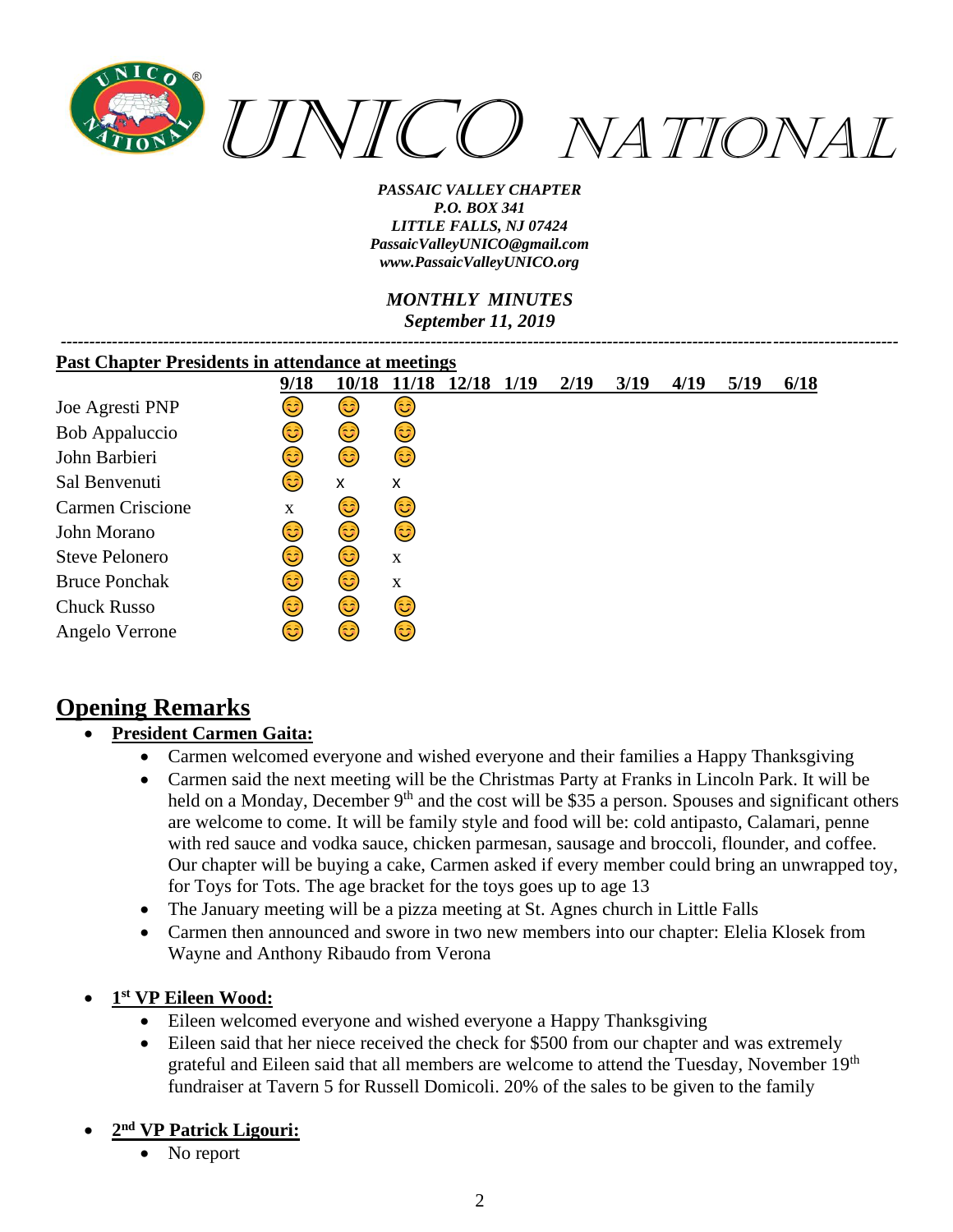

*MONTHLY MINUTES September 11, 2019*

*---------------------------------------------------------------------------------------------------------------------------------------------------*

#### **Secretary Minutes**

Secretary: Steve Pelonero

In Steve's absence, President Carmen noted that the minutes were emailed to all our members by Steve and also to UNICO National for their records. They were printed and put on the tables as well as being on our chapter website. A motion was requested to accept them

 $1<sup>st</sup>$ Bob Appaluccio  $2<sup>nd</sup>$ Lat Ligouri Discussion: None All in favor: Yes

### **Treasurer Report**

Treasurer: Bruce Ponchak

In Bruce's absence, President Carmen asked for the Treasurer Report, that was also emailed to everyone, be approved with a motion to accept

> 1<sup>st</sup> Jim Minella  $2<sub>nd</sub>$ Joe Agresti Discussion: None All in favor: Yes

## **Good and Welfare: Sal Nocella**

• No report

### **Bills & Communications**

• No report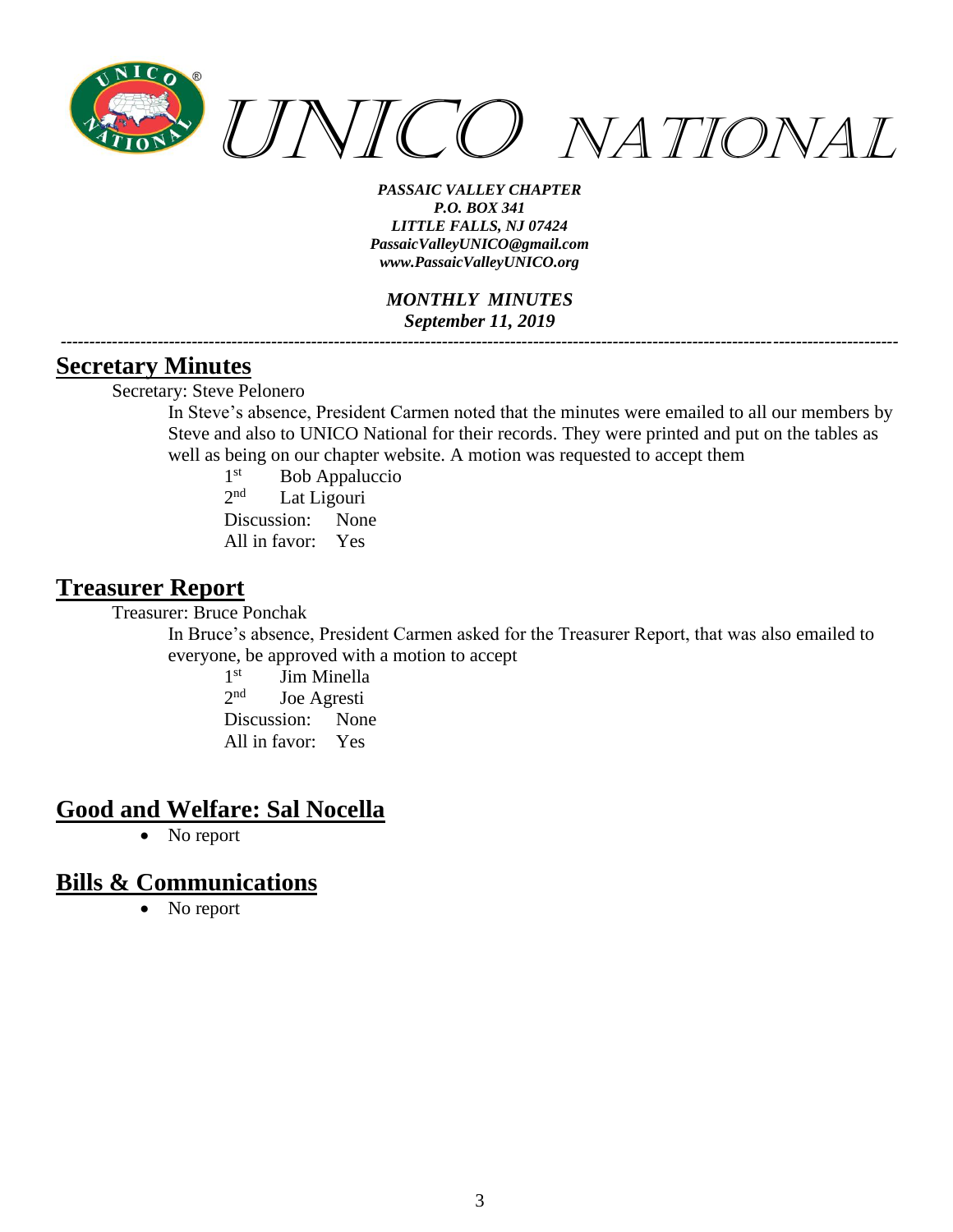

*MONTHLY MINUTES September 11, 2019*

*---------------------------------------------------------------------------------------------------------------------------------------------------*

# **Standing Committee & Non-Fundraising Committees**

- **Scholarship: Chuck Russo & Joe Agresti, PNP:**
	- No report

# **Fundraising Committees**

- **Community Service: Chuck Russo**
- The date has been set for April  $25<sup>th</sup>$  at ShopRite in Little Falls
- **Food Pantry: Roni Corrado**
- Roni thanked all the members for their donations to the food pantry. It will be greatly appreciated especially for the holidays
- **Golf Outing: Joe Barone**
- No report
- **Overseas Soldiers: Pat Corrado**
- Roni Corrado reported that no one in our UNICO chapter families are overseas, however Evelyn Tosi's grandson will be assigned but he is not sure where and when. Once Evelyn knows, she will let us know as well
- **Beefsteak Dinner: Joe Benvenuti**
- Joe reported that the Beefsteak will be held February 8<sup>th</sup> from 7 p, till 11 pm at the Russian Hall. The cost is \$55 a person and includes beefsteak, beer, wine and soda. Music will be provided that evening by the American Expression Band. He hopes to see everyone there as this will be the only fundraiser for the chapter besides the golf outing.
- **Holiday Cheer: Bob Appaluccio**
- Bob thanked the members who donated at this meeting. The generosity of the members is greatly appreciated. For those members still wishing to donate please have the money by the first week in December so the gift cards can be brought and given to the families for the holiday
- Two families have already been selected and this year we are looking to give to about 5 to 6 families. Gift cards will be purchased from ShopRite, Target, or Kohl's to be given to the families so they can use them for their families. Trying to collect at least \$2,500 so we can give \$500 to each family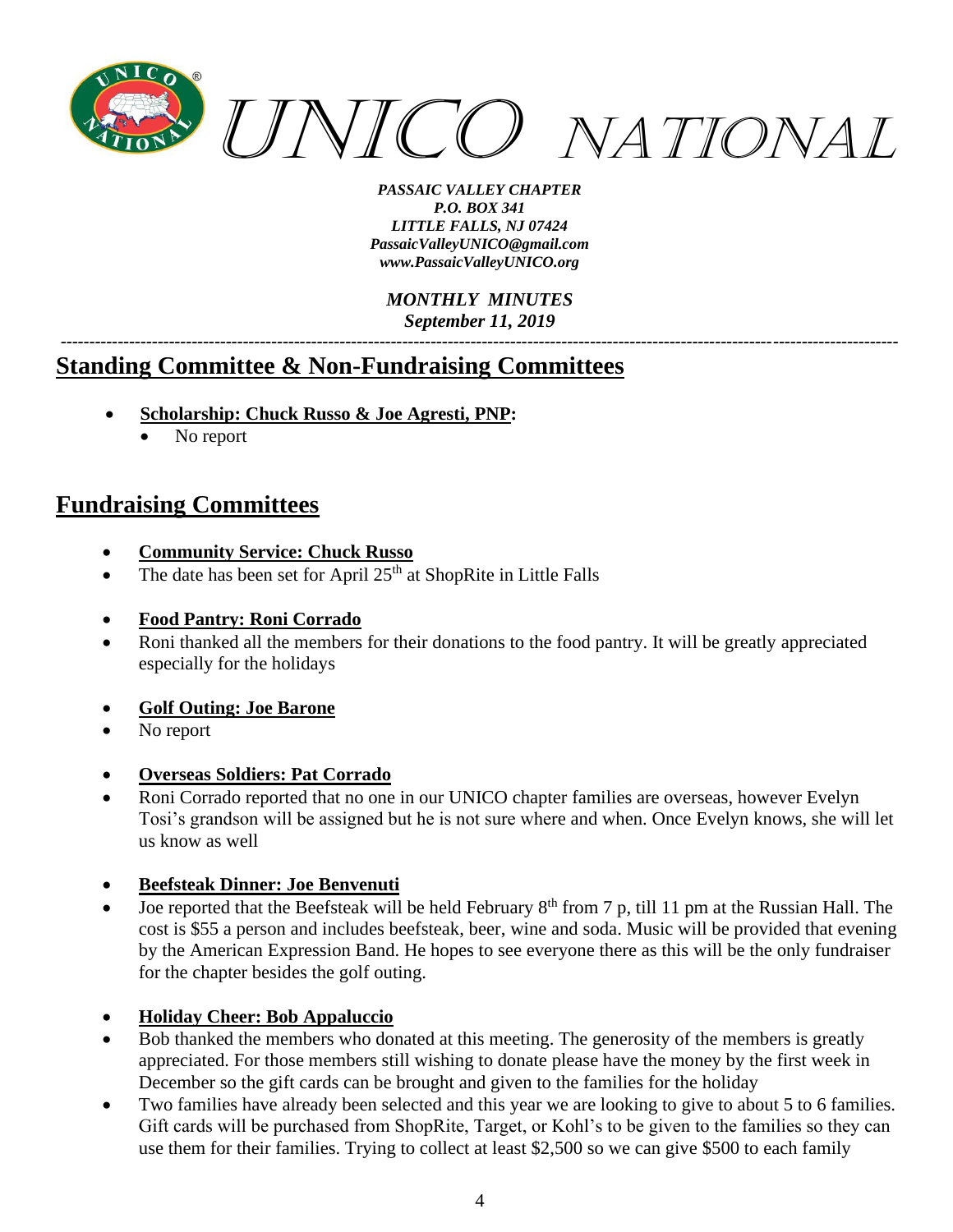

*MONTHLY MINUTES September 11, 2019*

*---------------------------------------------------------------------------------------------------------------------------------------------------*

- **2020 Convention Fundraisers**
- Joe Agresti reported that the UNICO National Cigar Night at the Brick House, with open dining during the night, away from the Cigar Smoke, was a great night
- Joe Agresti mentioned that the NJ District IV Convention Bus Ride to Little Italy, is a First Pay First Go Event. No holding seats unless they are pre-paid for

# **Non-Fundraising Committees**

- **Membership: John Barbieri**
- John reported that there are 54 members
- Two new members were sworn in at tonight's meeting
- **Newsletter: Steve Pelonero**
- No report
- **Website: Steve Pelonero / John Barbieri**
- John reported that everything is good

### **National News**

- The 990 needs to be filled out
- The UNICO National Office Open House Christmas Party will be held at the National Office in Fairfield on December 6<sup>th</sup>. Information is available on the website
- March 19, 2020 is the Mid-Year Board Meeting in St. Petersburg, FL. Delegates are urged to attend along with chapter members always invited to participate as well
- July 23, 2020 is the opening Ice Breaker at the 98<sup>th</sup> National Convention in Fort Myers, FL at the Sanibel Harbor Beach Marriott. It was asked if the rooms can be booked. It was asked of Steve, via a text in his absence at the meeting. Steve said yes, they can be booked and urged that they be done as early as possible as a guarantee that you have a room. The more bookings made is a plus for the bargaining power of the convention committee with the hotel. There is a one-week cancelation window with no penalty if you cannot make it.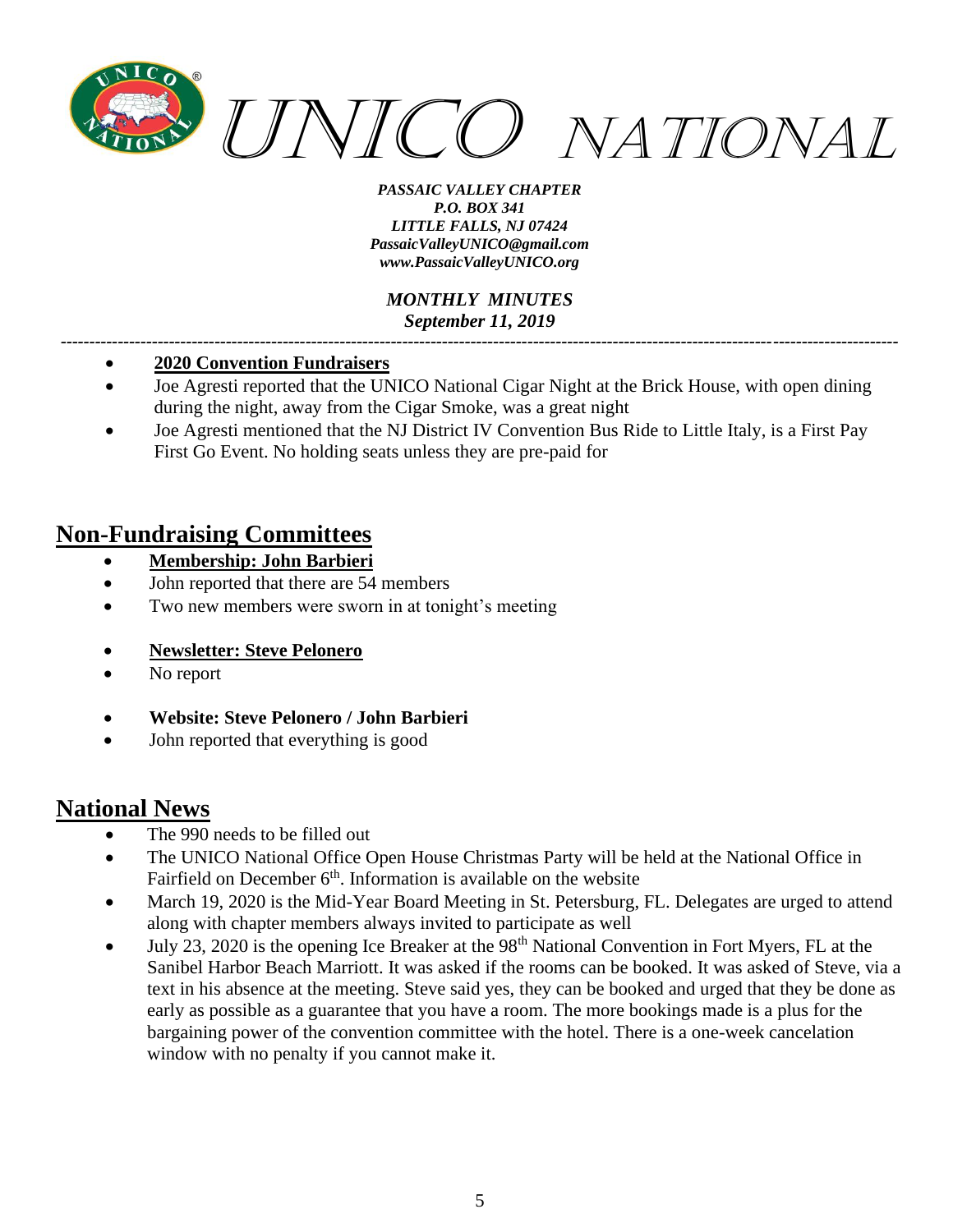

*MONTHLY MINUTES September 11, 2019*

*---------------------------------------------------------------------------------------------------------------------------------------------------*

### **District News**

- December 1, Sunday, is the NJ District IV Christmas Dinner for our Special Need Friends. It will be held at the Chandelier and the cost is \$45 per person. The time is 11 am until 2:30 pm. This is a great day for all there, There will be music, along with Santa making a guest appearance
- December  $7<sup>th</sup>$ , Saturday, there is a NJ District IV Convention Fundraiser Bus Ride to Mulberry St in Little Italy, NYC. The first 55 people that pay are guaranteed a seat on the bus. Perks are there is no driving, no tolls, no parking, a 4-course dinner with wine. Back on the bus, a ride to see the Rockefeller Center Christmas Tree for appx an hour or so. Then back on the bus to back to Little Falls. All for \$100 per person
- January  $31<sup>st</sup>$ , 2020, Friday at 6:30 pm. This night is a pasta dinner Party with all of the proceeds to benefit our Annual Special Needs Friends Christmas Party. It will be held at the Wayne PAL, on 1 Pal Drive in Wayne. Cost is \$20 per person, children are \$10. Contact if is Joe Agresti PNP, Steve Calantone, NJ IV DG, Dave D'Arco Chapter President of Passaic-Clifton UNICO. The flier is on our chapter website (see above for the link)

## **Old Business**

- Steve Pelonero, as secretary, reported that 11 members still have not paid their dues. By the end of the meeting Bruce and Steve got together and we are now at 9 members. Steve said a last mailing on November 1<sup>st</sup> will go out with another email reminder before the November meeting (date and place will be announced in a future email). The deadline for dues is November.
- Carmen Gaita asked if there we any more questions on our chapter budget. Bruce Ponchak noted that it was the same as presented at the October meeting.
- A motion was made as asked for at the October meeting that we donate \$500 to the Russell Domicoli family for the illness situations that they were hit with.
- The budget motions were made by Joe Agresti and John Barbieri. All were in favor
- Another motion was made that one of the Xmas Baskets go to the Domicoli family. Motions were made by Joe Agresti and Pat Ligouri

## **New Business**

- Henry Youngster made a motion to increase our budgeted line item to the NJ District IV dinner from \$200 to \$500 which would help defray the rising costs of the event. A  $2<sup>nd</sup>$  to the motion was made by Mark BiFalco. All were in favor
- The chapter voted on if the members would attend the Tree Light for Both Woodland Park on December  $1<sup>st</sup>$  at 6:30 pm and also for Little Falls on December  $6<sup>th</sup>$ . A motion was mad to spend \$150 to be used to get candy as a giveaway for the tree lighting. John Morano made the motion with a  $2<sup>nd</sup>$ by Carmen Criscione. All were in favor